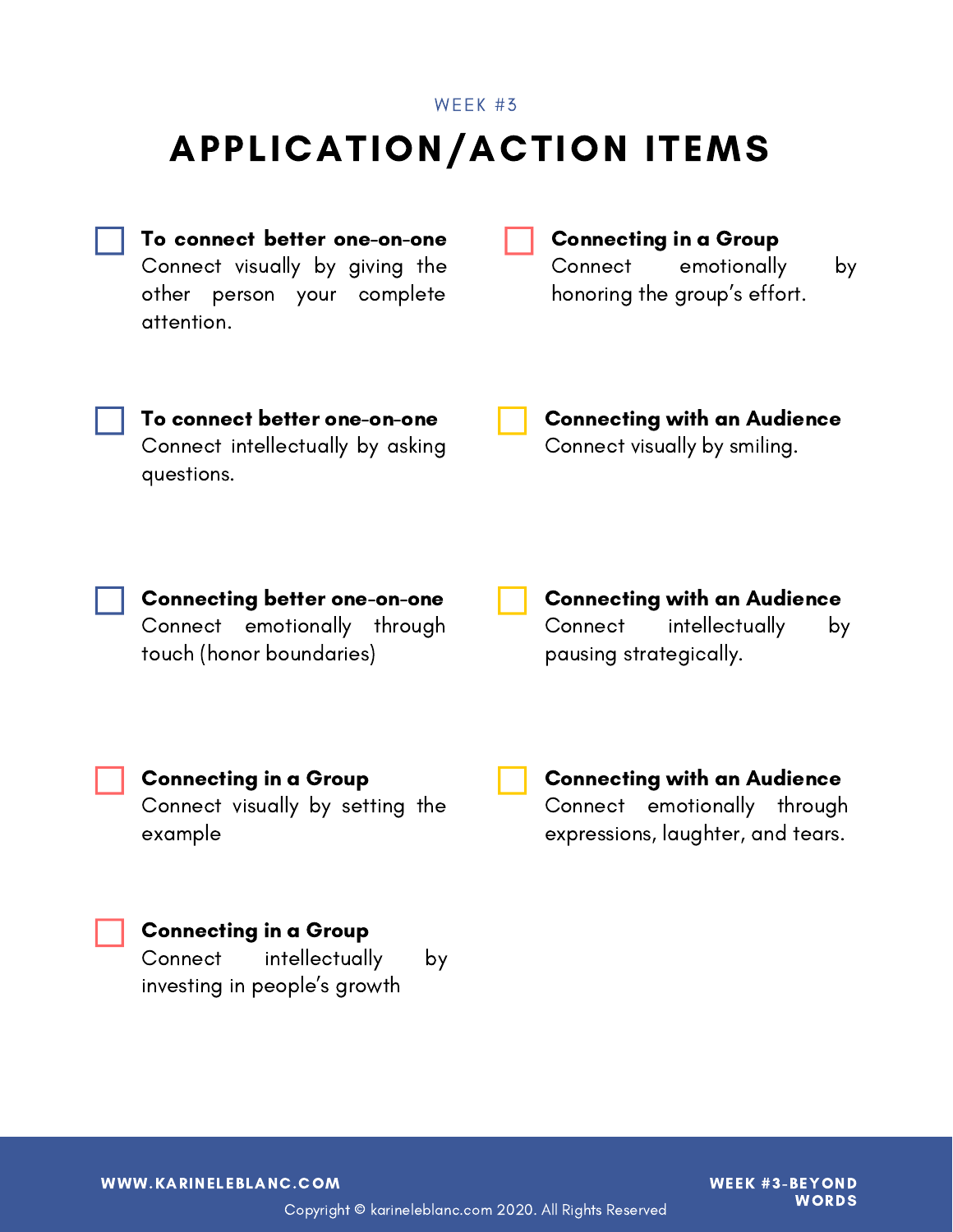#### WEEK #3

### APPLICATION/ACTION ITEMS

To connect better one-on-one Helping one other person to understand what you have to say can be fairly easy because you can tailor it exactly to his or her personality, experience, and intellect.

To connect better one-on-one If you want to connect, and not just get across a bunch in information, you should

intentionally work to keep it

simple.



#### Connecting in a Group

Ask for feedback

Connecting with an Audience "What are the bare essentials that I need to communicate for people to understand it?"

Connecting with an Audience "How can I make those few essential points memorable?"

#### Connecting with an Audience Practice first by telling a single

person. If it works well for an individual, then try it with a small, hand-selected group.

#### Connecting in a Group

Ask people in the group to share what they have learned.

Connecting in a Group

Ask the group to tell how they are going to pass what you've said on to others.

What is one way you are going to apply this lesson to the way you communicate with others?

WWW.KARINELEBLANC.COM WEEK #3-KEEP IT

SIMPLE

Copyright © karineleblanc.com 2020. All Rights Reserved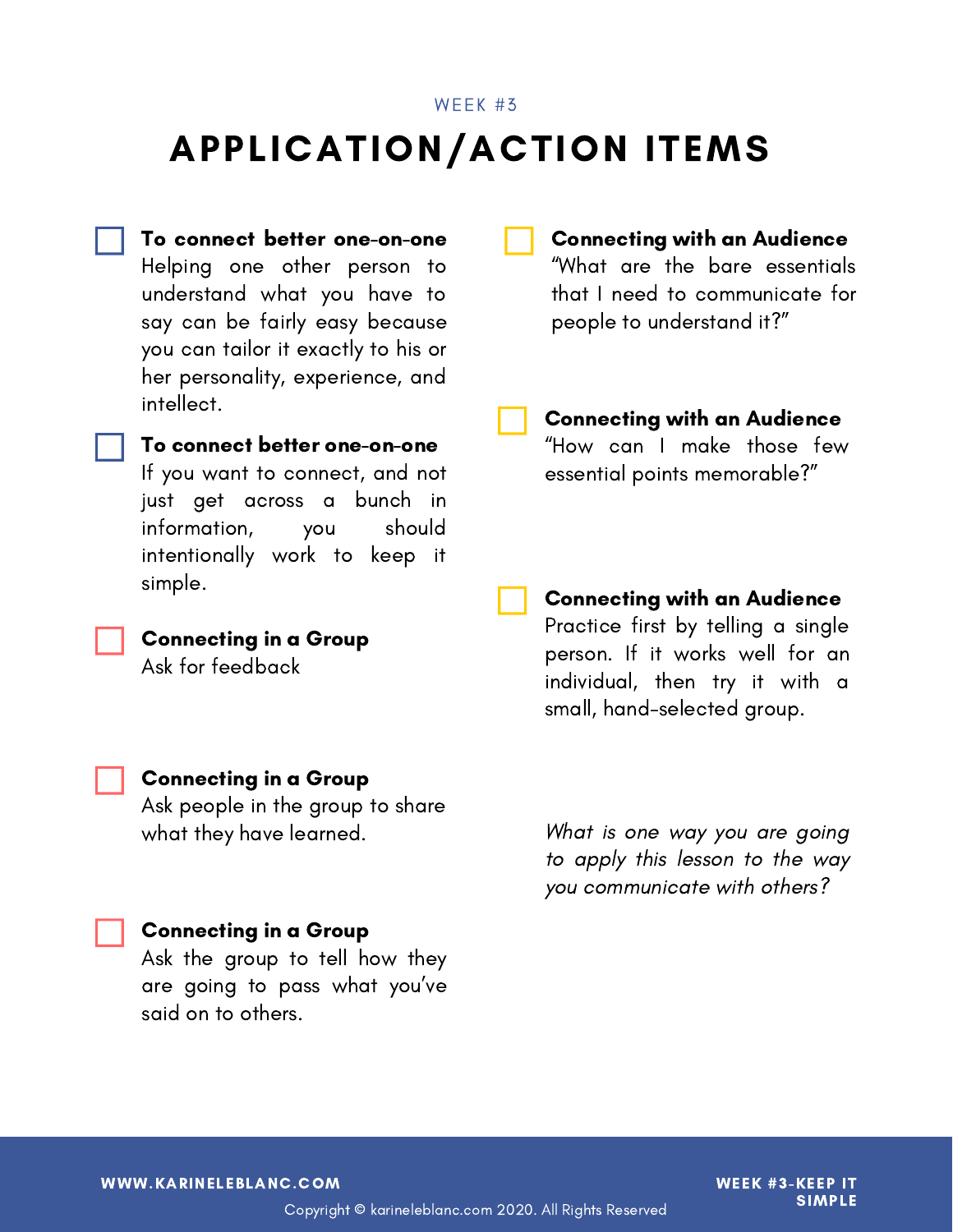## NOTES / BRAINSTORMING PAGE

WWW.KARINELEBLANC.COM | WEEK #1

Copyright © karineleblanc.com 2020. All Rights Reserved